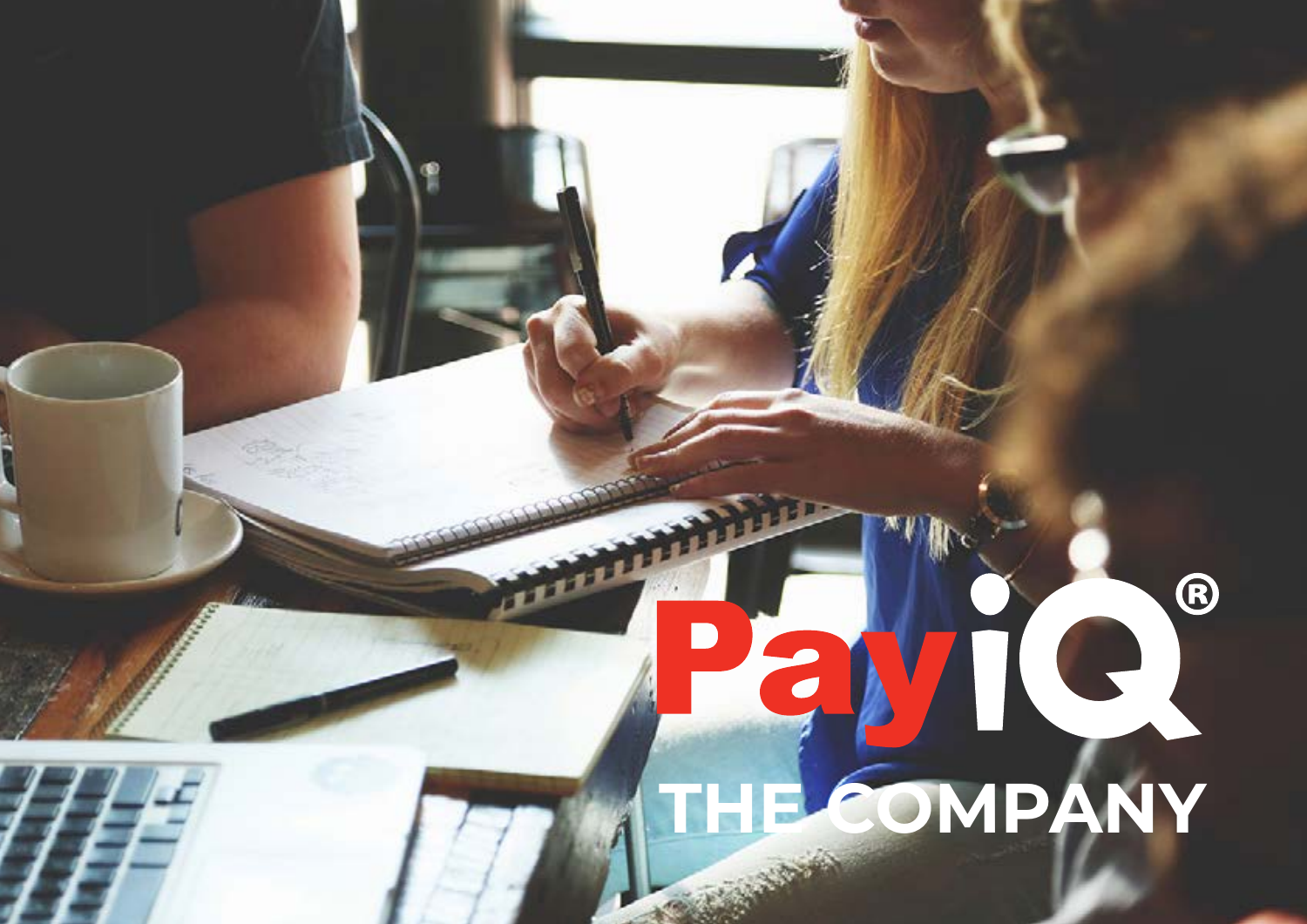## **PayiQ**

PayiQ develops cloud-based intelligent mobile ticketing, payment and validation solutions for smart cities, transport operators and event organizers around the globe utilizing Microsoft Azure technology. Our solutions provide endusers a seamless way to travel from door-to-door and a freedom to combine various means of transport and services under one transaction using their mobile phones.

payiq.net/company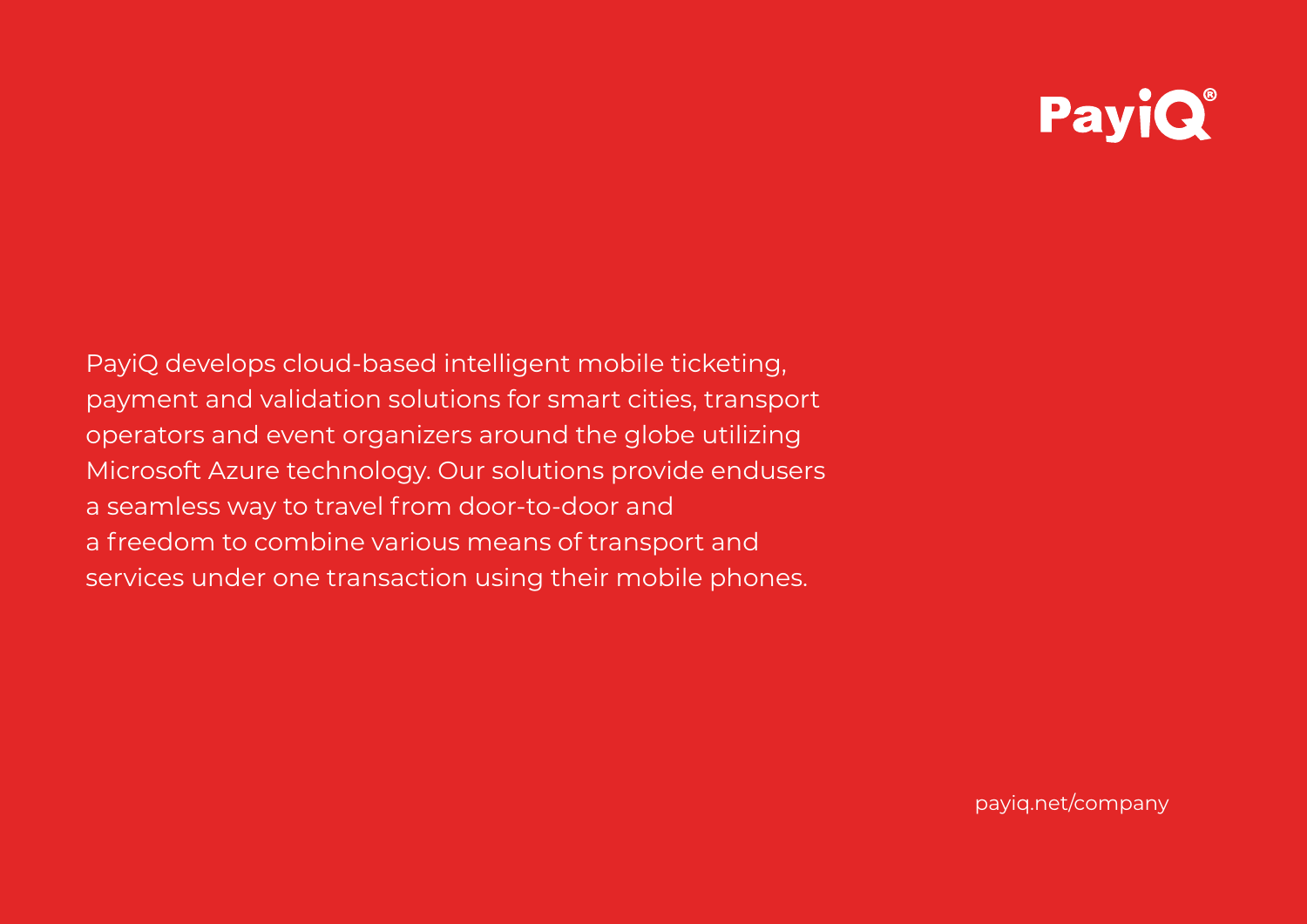



**We help public and private service providers streamline their mobility services**, increase their services' attractiveness, safety and security in using them, and lower the cost of fair collection while increasing customer satisfaction.

The open ecosystem enables end-users to **freely choose from a wide range of payment methods**. They can combine different services, such as those provided by route planning services, shared car and bike operators or event organizers.

PayiQ collaborates with **Business Finland** and is a member of **Microsoft CityNext program** in developing solutions for smart cities.

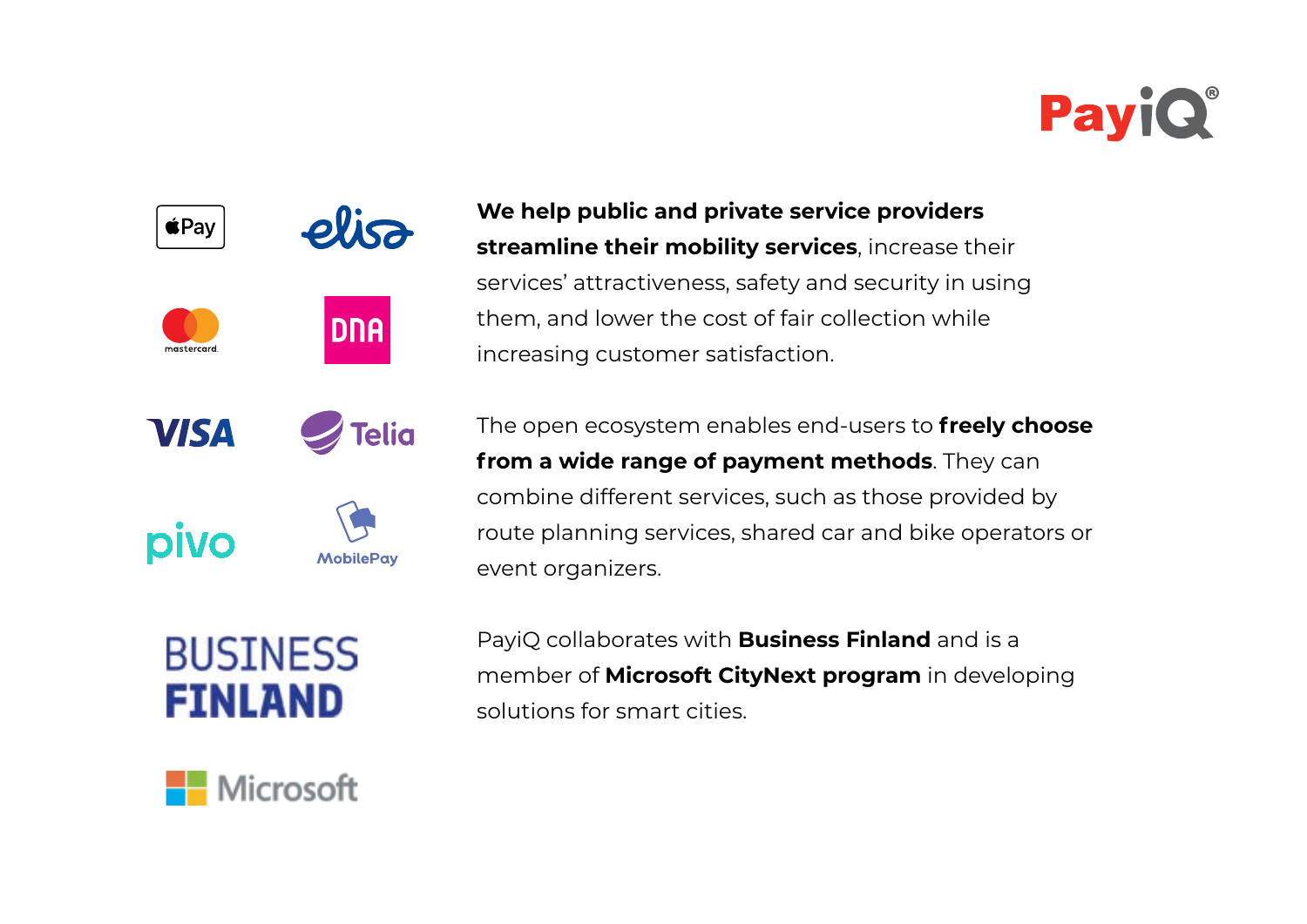## **PayiQ®**

## **PayiQ in Brief**

Smart future needs smart ticketing. The world's population is moving into cities, and mobility and access are keys to functioning metropolitan areas. Smart traffic functions only if also ticketing is smart. In the ever-digitizing world live events keep growing in size and in significance to everyone involved. To stay in the game, both the transport sector and event organizers must serve contemporary clients in modern ways: through mobile, seamlessly and immediately. PayiQ's mission is to enable this with its easy to use, safe, cloud based multi-module ticketing technology.

Our technology, with a sophisticated fraud prevention algorithm at its core, is built to be extremely flexible regarding use cases and payment options, is easy to install and pleasant to use. The technology is built to scale to enable our vision: to become the number one mobile ticketing solutions provider in the world.

Today PayiQ's technology is used in practically all major Finnish cities. To become an active player in the estimated 10,000 billion Euro global mobility market PayiQ established an office and found new team members in Stockholm.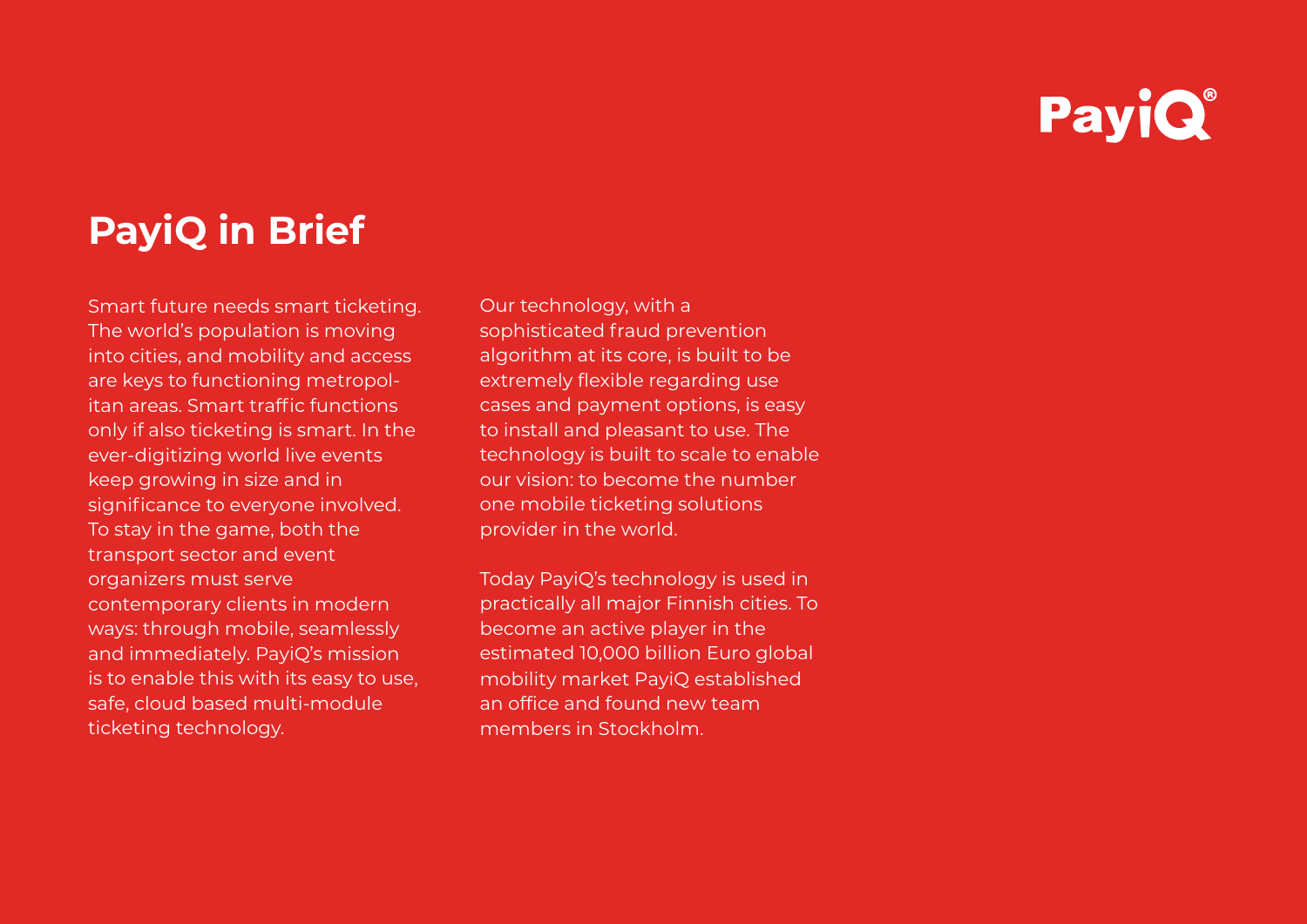### **The Board of Directors**





**Mikko Suonenlahti Chairman of the Board**

Over 35 years' experience in international startups in various positions from investor to CEO. At present serves on the boards of venture capital backed businesses an funds in Amsterdam, Helsinki, London and Tallinn with sales of over € 100 M and over 1,000 employees.



**Tuomo Parjanen Board Member, Executive Consultant**

Top executive positions over 25 years at US based software company Bentley Systems. He founded Opti Incon, which was successfully sold to Bentley Systems in 1995. Since that he has had several international executive roles.



#### **Claes de Geer Board Member**

Claes De Geer is an experienced entrepreneur and business angel investor with a demonstrated history of working in the IT, Telecom and Financial services industries. He has a background from Ericsson in various leading positions of IT and Internet Security Company Parallel Systems.



#### **Claes Tellman Board member**

Claes Tellman has a long experience from various communication and business roles in leading positions in Coca-Cola, Svenska Spel and Net Entertainment. Claes has worked with online payments at Klarna and WyWallet.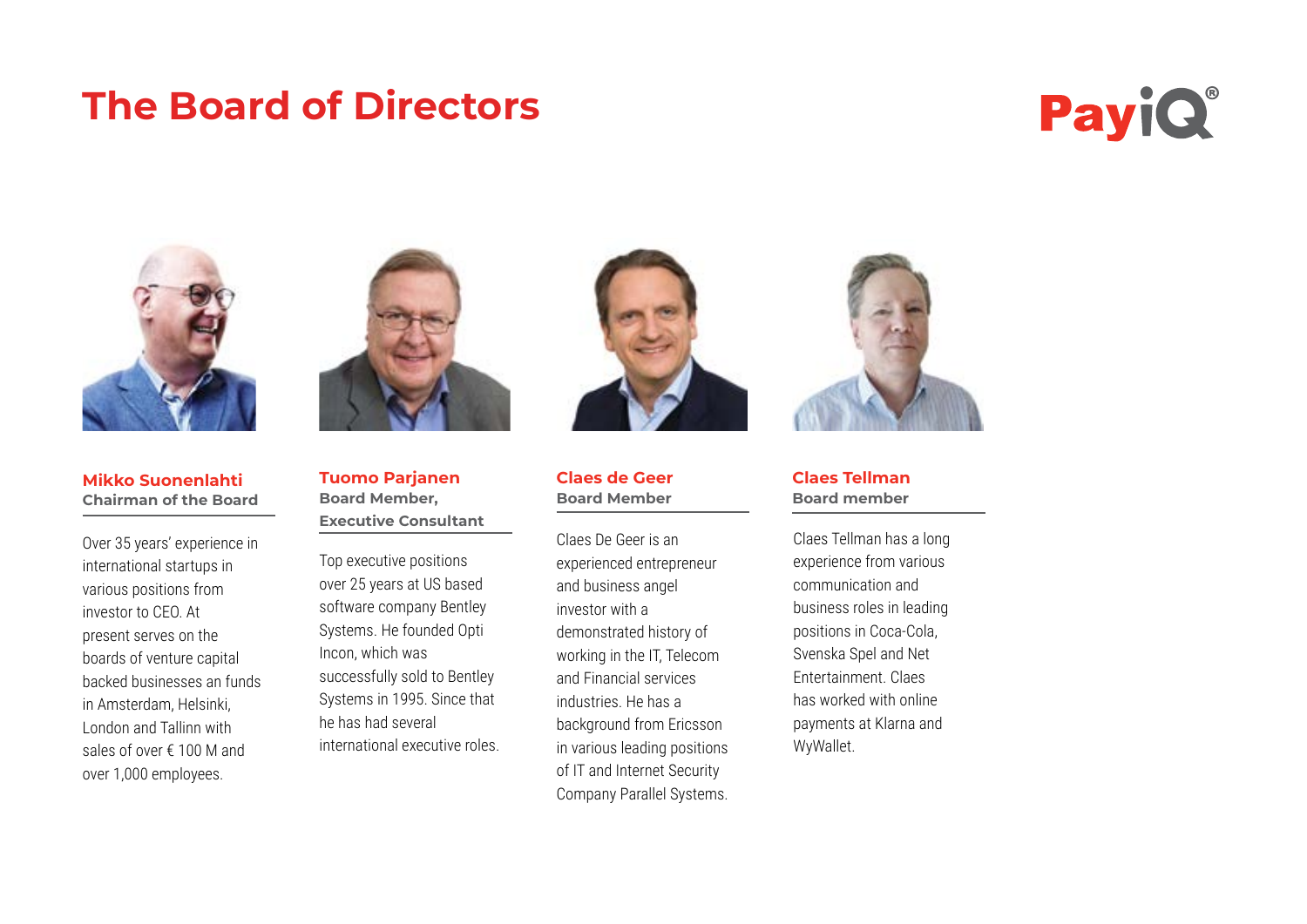



**Markku Soini Board Member**

Co-founder of PayiQ and one of the key shareholders.



#### **Tatu Vehmas Board Member**

Tatu Vehmas is an active board member in several companies which specialize in financing and industrial activities.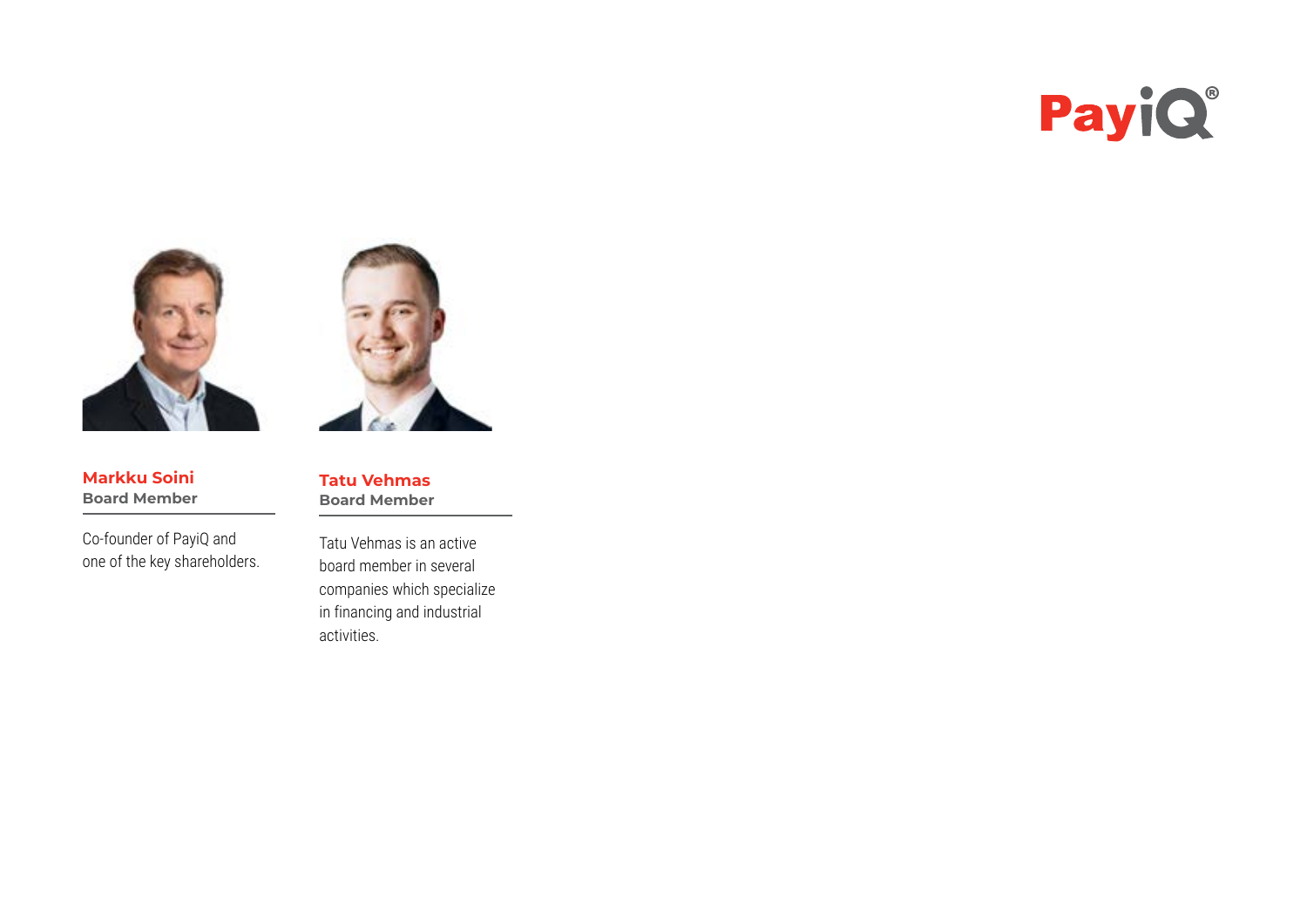### **Management Team**





#### **Pirkka Lankinen CEO**

Pirkka has over 20 years' experience in product development and customer project deliveries in international markets at Bentley Systems Inc.



#### **Mika Rytkönen CPO**

Mika has over 20 years' experience in international software business in private and public sector co-operation. Previously he held executive positions with Nokia, HERE and MaaS Global.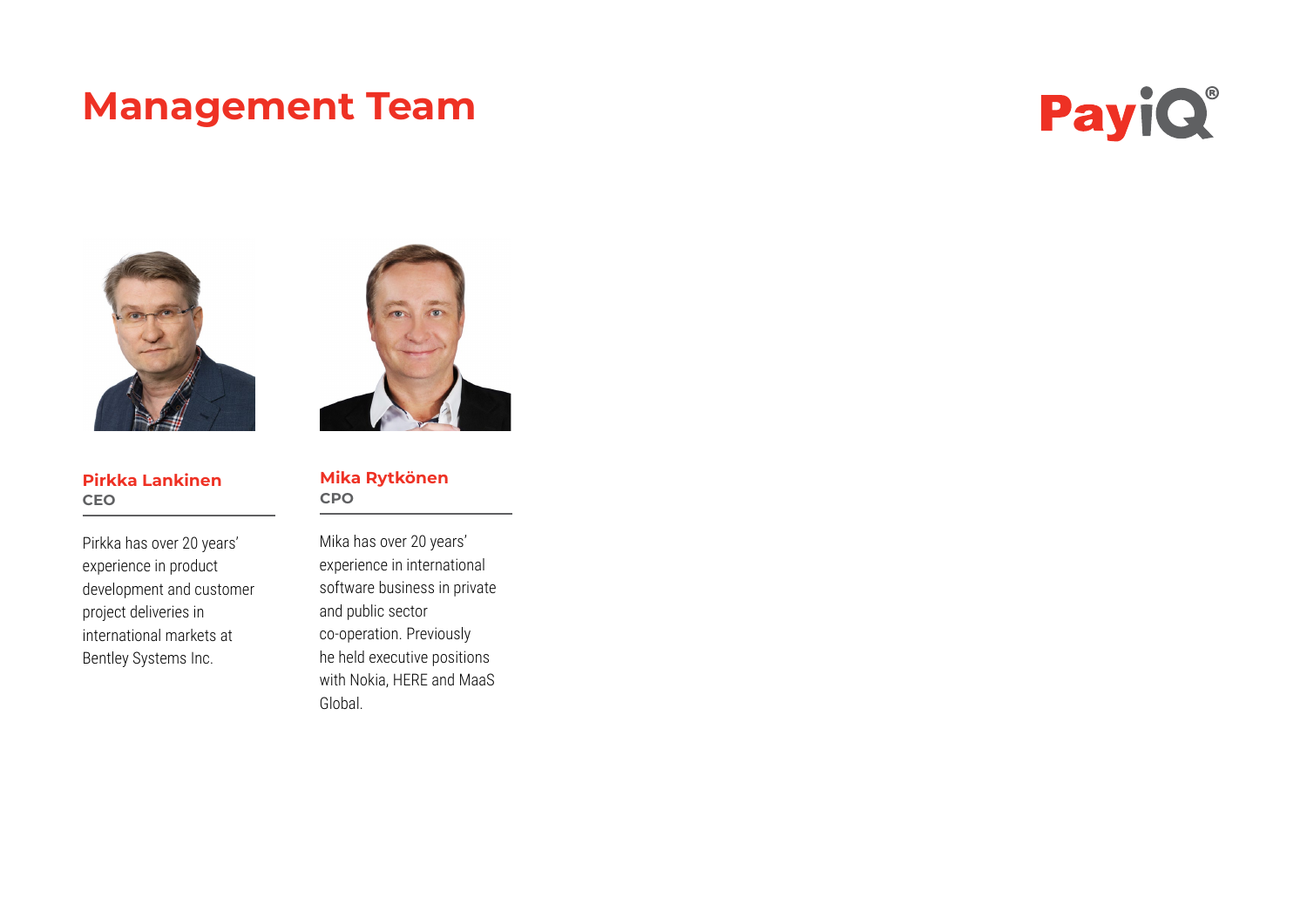## **PayiQ**

### **Funding**

Soon after the company was started, in 2014 it was approved to the funding programs of Business Finland, state run development agency for startups and SMEs in Finland. The program comprises of funding and advisory for developing innovations and international growth. After successful completion of the first 2 development projects, in 2017 PayiQ was selected to the 3-year Young Innovative Companies funding program to scale up the business and to enter new markets. This has enabled the company to establish an office in Stockholm.

We believe that the future is in mobile ticketing, and for further international expansion we will be looking to raise new funding during the next years.